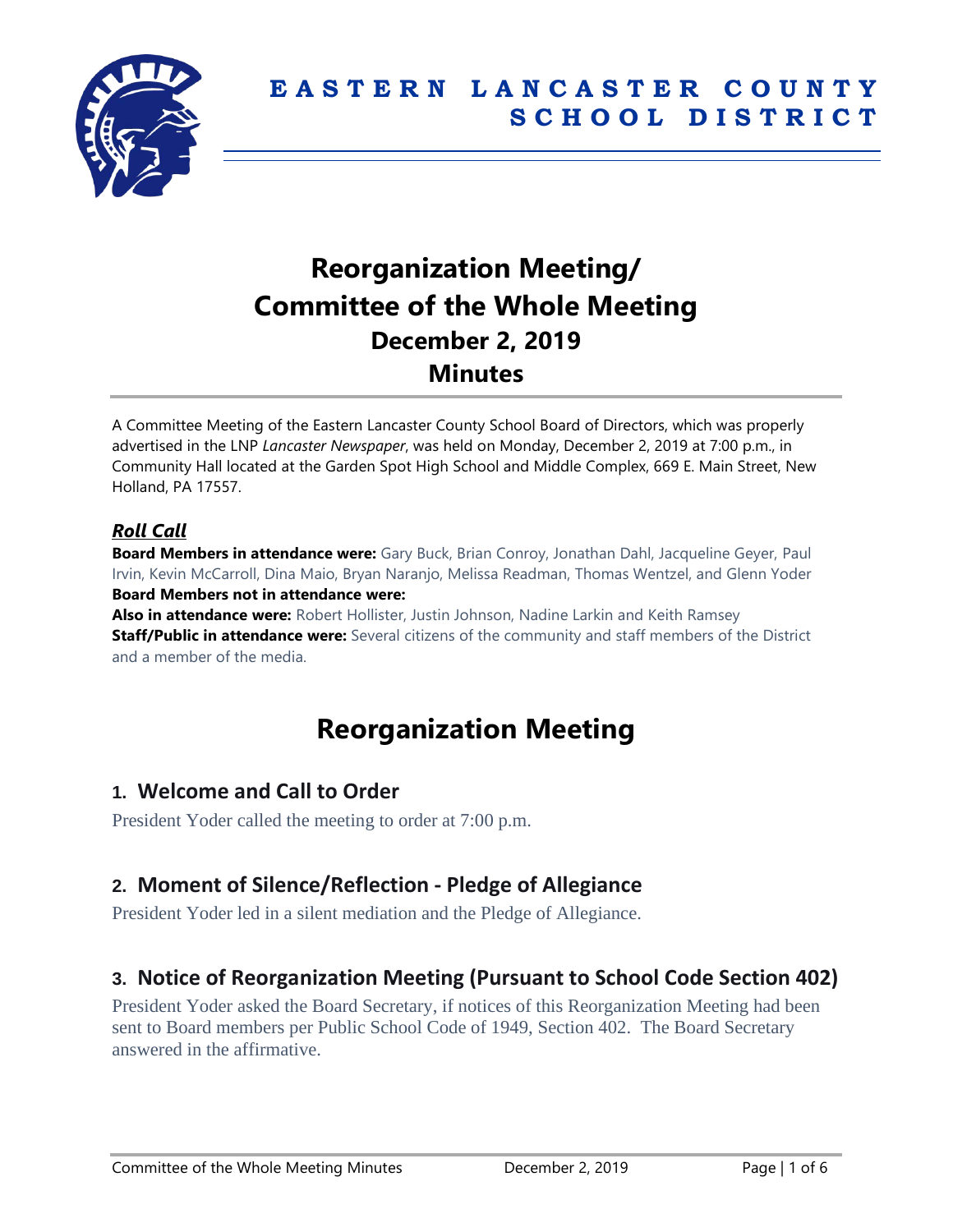# **4. Appointment of Temporary President**

President Yoder asked for a motion to elect a temporary president. Mr. Wentzel nominated Mr. Irvin. There were no other nominations for position of Temporary President. Mr. Naranjo made a motion with a second by Mr. Buck to close the nominations. A voice vote was taken, and **Mr. Irvin was unanimously elected Temporary President. (9-0).** The gavel was passed to Mr. Irvin.

Temporary Board President, Mr. Irvin excused Mr. Yoder and Mrs. Readman from their Board Seats.

The Board thanked Mr. Yoder and Mrs. Readman for their service as an Eastern Lancaster County School District Board Member.

# **5. Presentation of Certificates of Election**

Temporary Board President, Mr. Irvin read the Certifications of Election for incoming and reelected Board members: "We, the undersigned, members of the County Board of Elections of said County, hereby certify that after tabulating the votes cast in the MUNICIPAL ELECTION held on the 7th day of November 2017 in said County it appears that Mr. Brian Conroy, Mrs. Jacqueline Geyer, Mrs. Dina Maio, Mr. Kevin McCarroll, and Mr. Thomas Wentzel were duly elected to the Office of School Director Eastern Lancaster County for a 4-year term in the County aforesaid."

# **6. Swearing in of Elected & Re-Elected Board Members**

One (2) new Board members and three (3) newly reelected Board members received the Oath of Office by Honorable Rodney Hartman.

#### **New Board Member**

Mr. Brian Conroy Mr. Kevin McCarroll

#### **Newly Reelected Board Members**

Mrs. Jacqueline Geyer Mrs. Dina Maio, Mr. Thomas Wentzel

## **7. Identification of Legally Elected Board Members**

**Board of School Directors Reorganization Meeting** December 2, 2019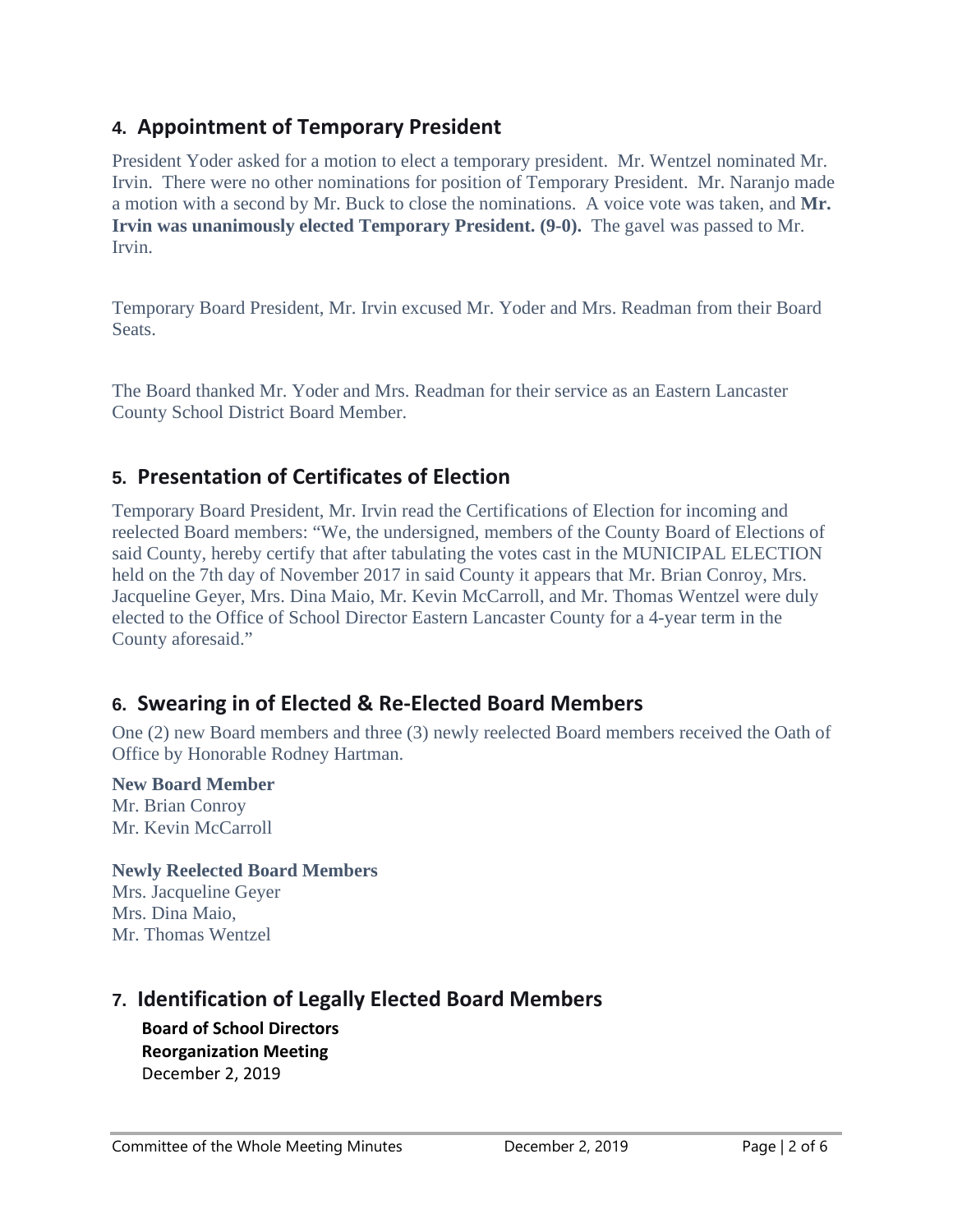#### **Holdover Members**

Mr. Jonathan Dahl - jonathan\_dahl@elanco.org Mr. Paul Irvin – paul irvin@elanco.org Mr. Bryan Naranjo – bryan naranjo@elanco.org Mr. Gary Buck - gary buck@elanco.org

#### **Re-elected Members (4 Year Term)**

Mrs. Dina Maio – dina\_maio@elanco.org Mr. Thomas Wentzel – thomas wentzel@elanco.org Mrs. Jacqueline Geyer – jacqueline\_geyer@elanco.org

#### **New Board Members (4 Year Term)**

Mr. Brian Conroy – brian conroy@elanco.org Mr. Kevin McCarroll – kevin mccarroll@elanco.org

School Board Secretary read the names of the legally elected board members.

# **8. Election of Board President**

Temporary Board President, Mr. Irvin then asked for a motion to elect a new board president. Mr. Irvin nominated Mr. Wentzel. Hearing no other nominations, Mr. Irvin asked for a motion to close the nominations. Mr. Naranjo made a motion with a second by Mr. Buck to close the nominations. A vote was taken, and **Mr. Wentzel was unanimously approved to be elected President of the Eastern Lancaster County School Board. (9-0)**

Mr. Naranjo made a motion to return the gavel to the newly elected president with a second by Mrs. Maio. **The motion was approved. (9-0)**

## **9. Election of Vice-President**

Board President, Mr. Wentzel asked for nominations for a vice-president. Mr. Naranjo nominated Mr. Buck. Mrs. Geyer nominated Mrs. Maio. Hearing no other nominations, Mr. Wentzel asked for a motion to close the nominations. Mr. Irvin made a motion to close the nominations with a second by Mr. Naranjo. A roll call vote was taken, and **Mr. Gary Buck was approved to be elected as Vice-President of the Eastern Lancaster County School Board. (6-Mr. Gary Buck; 3-Mrs. Dina Maio)** 

### **10. Appointment of Committee Representatives**

Dr. Hollister announced that Board should send their requests to President Wentzel for the District committees they would like to join, which would be assigned based upon their 1<sup>st</sup> and 2<sup>nd</sup> choices.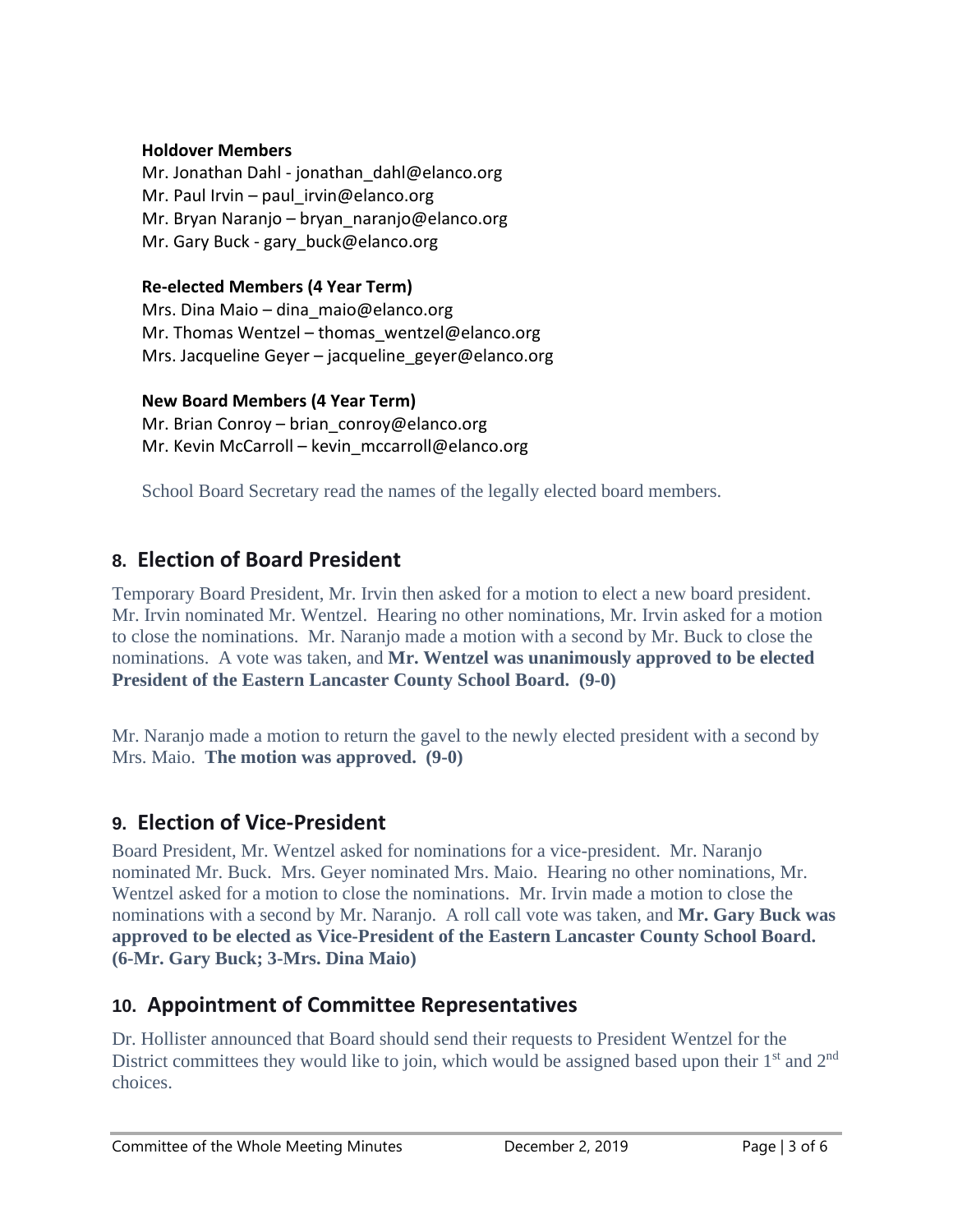- **a. Management Committee**
- **b. Property & Services Committee**
- **c. Program Committee**
- **d. LCTCB – Lancaster County Tax collection Bureau -** Mr. Keith Ramsey

**e. LCCTC – Lancaster County Career and Technology Center – Member & Alternate –** Mrs. Dina Maio Alternative: Mr. Bryan Naranjo

- **f. Legislative Reporting –** Mr. Thomas Wentzel
- **g. IU 13 – Intermediate Unit 13 – Member** Mr. Paul Irvin
- **h. Spartan Foundation for Education –** Mrs. Dina Maio
- **i. Coordinated School Health Council –** Mr. Bryan Naranjo

#### **11. Adjournment**

Mr. Naranjo made a motion to adjourn the reorganization meeting at 7:16 p.m. with a second by Mr. Irvin. **The motion was approved. (9-0)** 

# **Committee of the Whole Meeting**

## **1. Welcome and Call to Order**

President Wentzel called the meeting to order at 7:07 p.m.

### **2. Citizens of the District Comments**

At this time we will invite public (Citizens of the District) comment on any topic that is within the Board's jurisdiction.

Mr. Stephanie Shirk, East Earl

Mrs. Shirk thanked the Board for their service and thanked Mr. Yoder and Mrs. Readman for their multiple years of service. Mrs. Shirk said a prayer.

### **3. Approve Personnel Report**

Mr. Wentzel asked for a voice vote to approve the personnel report. **The personnel report was approved. (9-0)**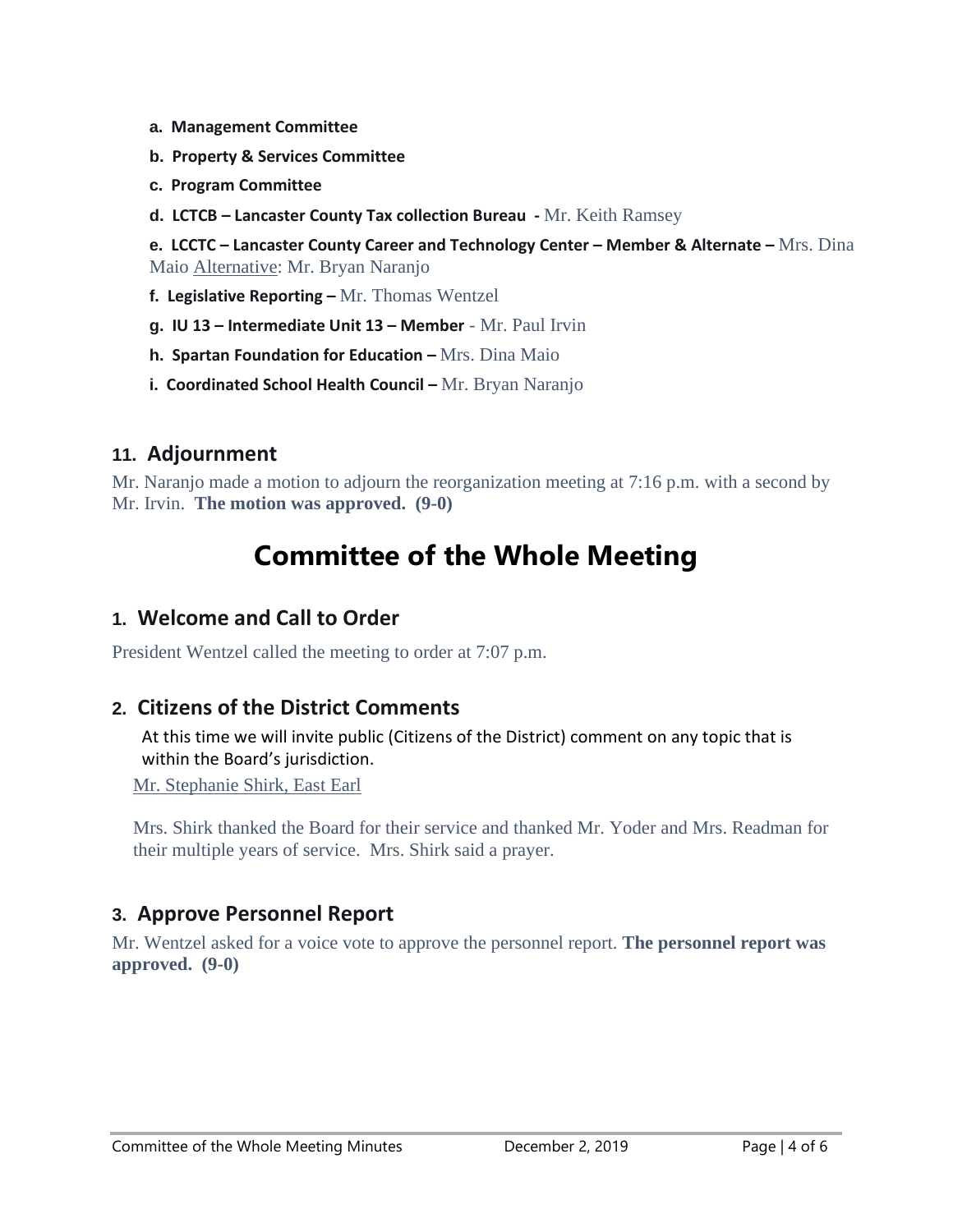## **4. Property and Services**

#### **a. Action Item - Approval of Act 1 Resolution Not to Exceed the 2.6% Index**

Mr. Ramsey requested the Board to approve the Act 1 Resolution indicating the District's intent of not exceeding the 2.6% index that had been determined by the state for the maximum amount of tax increase.

## **5. Program**

Dr. Nadine Larkin informed the Board that she had no information or action items, but stated she would be bringing several new Secondary level courses to them for approval soon.

## **6. Management**

Dr. Hollister congratulated the new Board members and requested to review the Board Policies Items 6a. – 6e. for approval at the next Board meeting.

**a. Action Item - POLICY 000 Board Policy/Procedure/Administrative Regulations – Second/Final Reading**

**b. Action Item - POLICY 001 Name and Classification – Second/Final Reading.**

**c. Action Item - POLICY 002 Authority and Powers – Second/Final Reading.**

**d. Action Item - POLICY 003 Functions – Second/Final Reading.**

**e. Action Item - POLICY 004 Membership – Second/Final Reading.**

**f. Action Item - Approve the 2020-2021 Academic School Year Calendar.**

Dr. Hollister presented the recommended draft calendar for the 2020-2021 school year, indicating a start date of August 31, 2020. He informed the Board that the recommended calendar currently consisted of 181 student school days.

The Board and Administration discussed possible start date options. Further discussion would occur at the upcoming Board meeting prior to approval.

#### **g. Action Item - Approve the 2020-2021 School Board of Directors Meeting Calendar.**

Dr. Hollister requested to approve the 2020-2021 School Board of Director Meeting Calendar Dates so that they could be posted.

## **7. Announcements**

Dr. Hollister announced that new Board Members were to attend the IU13 New Board Member Orientation on January 30<sup>th</sup>.

The Board and Administration discussed the Treasurer vacancy left by Mr. Thomas Wentzel.